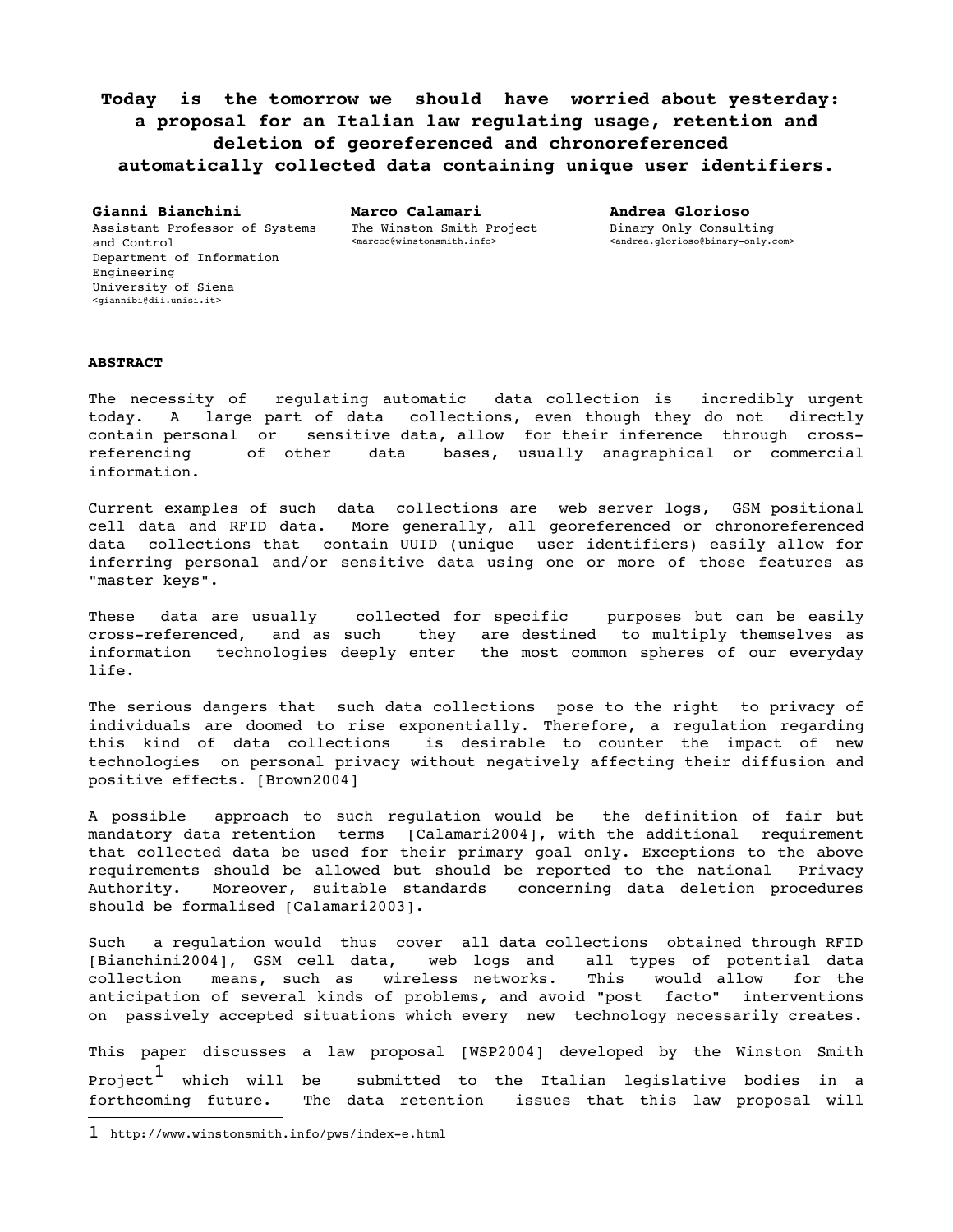consider are investigated, as well as the relationships of the proposal itself with the existing Italian law on privacy.

# **INTRODUCTION: A TECHNOLOGICAL PANOPTICON**

It is a common and accepted belief that the age we are living in is an "information age". A stunning set of technological achievements have allowed humankind, or at least a subset of it, to have information of all kinds at its fingertips.

While it is unquestionable that such technological achievements have a series of advantages – in everyday life, as well as in the context of the political and democratic participation of citizens, who can (at least in theory) exercise an unprecedented level of control on activities of their leaders – it is also necessary to recognize the negative effects that this possibility of "information at your fingertips" presents.

Paradoxically, the same technology which allows people unprecedented freedoms to communicate with each other, search for information and keep up to date with the most recent events in social, political and economical arenas, also allows a massive collection and retention of personal and sensitive data.

Given the existence of such technology, the real question becomes not whether it is possible to collect personal and sensitive data (it is indeed possible, and in truth it has been happening for a long time) but rather who controls such data, to which extent it can be used to achieve goals which are potentially illegal  $-$  and, even if formally legal, most of the time completely different from what was initially envisioned by the owners of collected and retained data – and what are the legal instruments which citizens possess to counter this phenomenon, which has been made possible by technological progress and is still not fully understood by legislators.

The English philosopher Jeremy Bentham (1748-1832) was famous for designing a new (for the time) kind of prison: the *panopticon* (from the greek words meaning "all" and "observe"). In his writings [Bozovic1995] Bentham defines the *panopticon* as an instrument to lower the total cost that society as a whole had to pay in order to maintain the prisons of the time. Thanks to an architecture which

"incorporates a tower central to an annular building that is divided into cells, each cell extending the entire thickness of the building to allow inner and outer windows. The occupants of the cells  $[\dots]$  are thus backlit, isolated from one another by walls, and subject to scrutiny both collectively and individually by an observer in the tower who remains unseen. Toward this end, Bentham envisioned not only venetian blinds on the tower observation ports but also mazelike connections among tower rooms to avoid glints of light or noise that might betray the presence of an observer." [Barton1993],

Bentham envisioned that the prisoners would have been unable to understand whether a guardian was actually present or not – thus making the presence of the guardian completely unnecessary.

The concept of *panopticon* was brought out of architectural discussions on the best structure for prisons to the realm of social relationships by the seminal work of the French philosopher Michel Foucault (1926-1984) [Foucault1975]. In "Discipline and Punish", Foucault argued that the power relationships which the architectural structure of the *panopticon* allow are a reality in most parts of society, and especially in those parts of it that are able to exert a strong disciplinary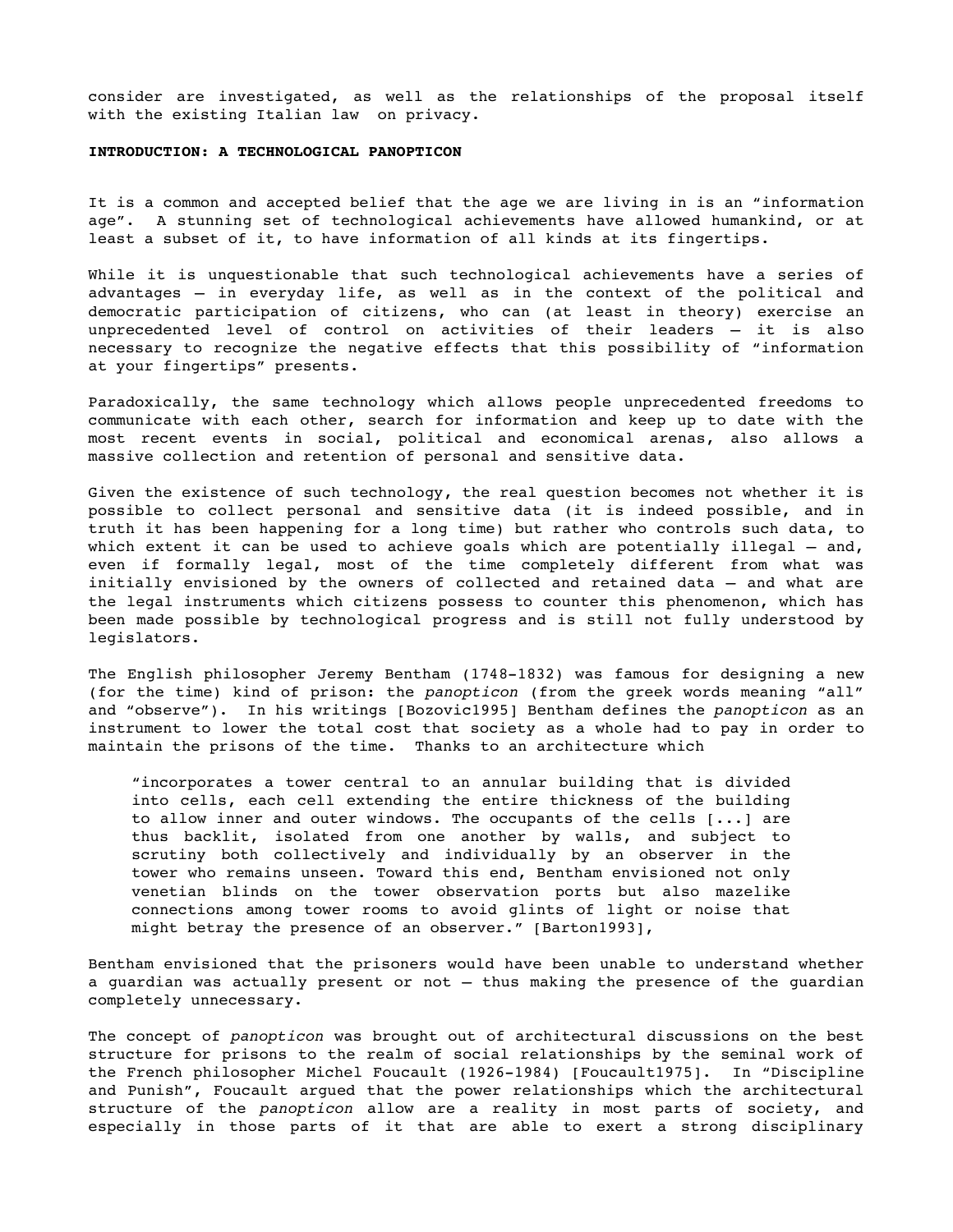structure on its members – the Army, hospitals, schools.

Foucault's analysis of power relationships is incredibly apt to describe the current situation of our information age. What we are faced with is an incredibly asymmetric distribution of power, in which few agents have access to vast collections of information – related to every single aspect of our life – and the vast majority of people, like Bentham's prisoners, have few or no ways to know whether they are under surveillance or not. And while in democratic systems "punishment" can not be inflicted at the whim of those who have access to such information, we should ask ourselves – and our leaders – whether it is not already punishment enough that our actions and preferences (political, religious, sexual) can be traced, analyzed, potentially used in assessing our perceived ability and possibility to perform certain actions.

If the "panopticon" as a concept is inherently terrifying, the current situation is even worse; Bentham (and also the Big Brother of Orwell's "1984") described a situation of "synchronous surveillance", but the ability to store and retrieve massive databases of log data allow for a form of surveillance *a posteriori* – an "asynchronous surveillance". Being able to infer, from a database of GSM cell data, who was attending a given meeting held on a given date in a given place ten years ago is not only possible with the technology we have today, but is rapidly becoming so economical that in the near future it will be possible to achieve such depth of "data mining" with just a common personal computer.

The situation today – again, "thanks" to technology – is a vast archipelago of archives of personal and sensitive data, physically dispersed in different locations. But, as we argue throughout this paper, the mere possibility of crossreferencing such dispersed data could have potentially fearful effects – and such possibility must be explicitly regulated by the legislator, even in the case that such archives do not contain, in and by themselves, sensitive data. This is the focus of the law proposal by the Winston Smith Project.

# **SOME EXAMPLES OF TECHNOLOGIES CURRENTLY USED FOR DATA COLLECTION AND RETENTION**

**RFID** RFID is an acronym for RadioFrequency IDentification. An RFID system is composed of a transponder tag (usually a very small microchip with a built-in antenna and some amount of persistent memory) and a reader device, whose task is to remotely query one or more tags in order to read the information stored in the memory and to transfer it to a computer [Finkenzeller2003]. In low-end RFID systems, the tag and the reader must be very close to each other (up to a few centimetres), while high-end systems may operate at larger distances and process several tags at once.

Recent years have witnessed a great interest in the RFID technology due to a wide range of applications which are becoming more and more cost-effective as technology develops and the price of individual tags reduces. Application contexts vary from logistics and supply chain automation to security tracking for access control, from inventory management to tracking goods in supermarket shelves and trolleys.

RFID has often been referred to as the natural evolution of the bar code, with basically two major improvements over its forerunner.

Radiofrequency interaction allows for the identification of tags which are far away and "out of the sight" of the reader.

An RFID tag can store enough information to identify uniquely the single item or product it is attached to, while two items of the same kind and with the same origin are usually indistinguishable by the bar code. The Electronic Product Code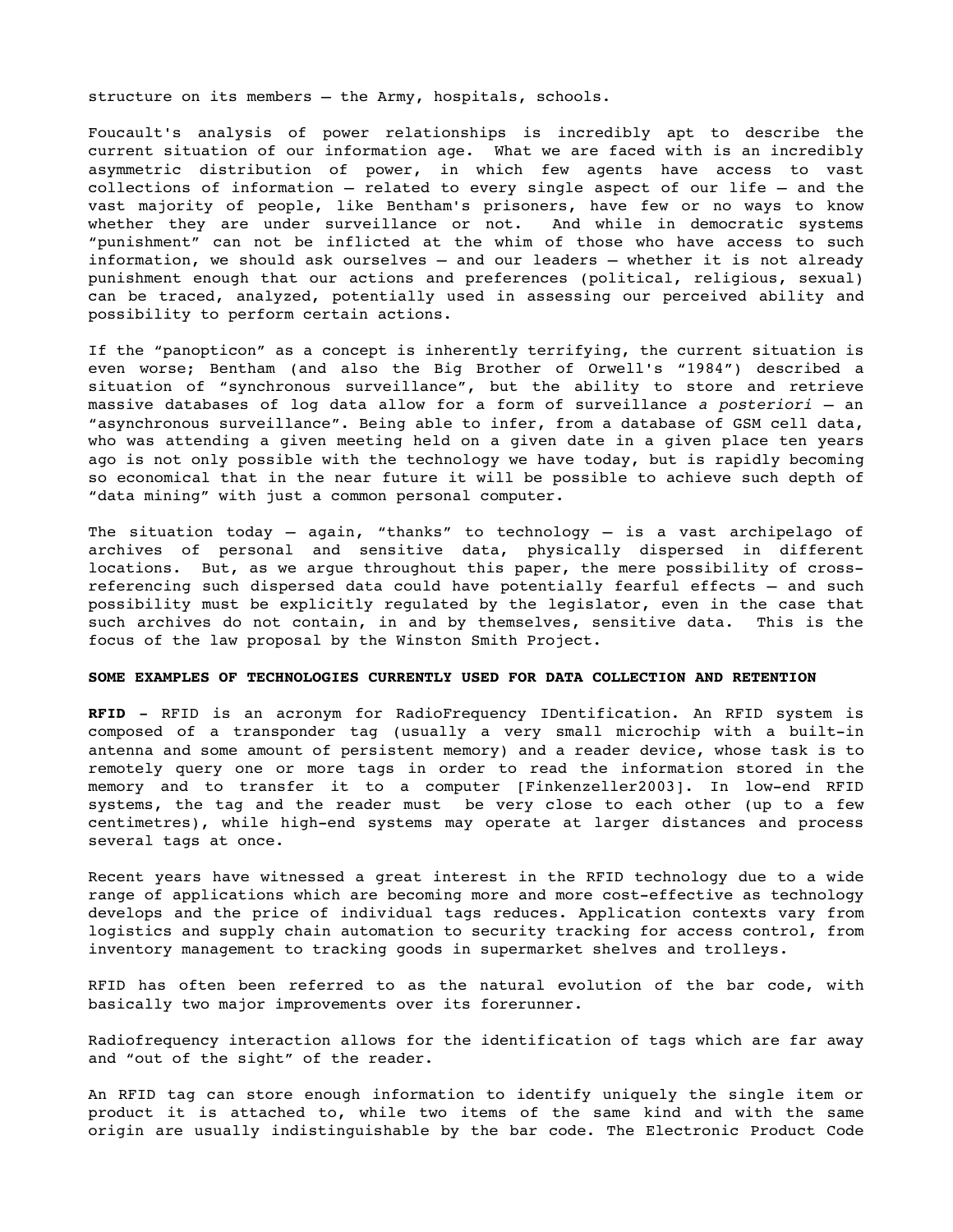(EPC) has been developed for the purpose of assigning such unique product identifiers.

Forthcoming applications of RFID include tracking of airline luggage, performing measurements in critical environments, and identification of bank notes in order to track unlawful transactions. There is a renewed rumour that European Central Bank has plans to start embedding RFID tags in Euro notes.

Several privacy issues have been raised on the extensive use of RFID technology [RFIDMIT2003]. Such issues involve both technological and nontechnological questions and basically stem from the simple argument that objects carrying RFID tags can actually "speak about us".

From the technological point of view, one major problem is that tags can easily be hidden or placed out of reach, and so can tag readers. Moreover, tags that have not been properly inactivated may be queried by "rogue" readers outside the environment in which they were originally supposed to be operated. The result is a potential information leak through which unique identifiers may be obtained. Such identifiers may then be linked to the identity of the consumer and cross-referenced with other information by means of the common practices outlined this paper.

**HTTP** – HTTP (Hyper-Text Transfer Protocol) is the protocol currently used on the Internet to transfer hypertext pages (i.e. web pages, although HTTP can in principle transfer any kind of data) between two different endpoints. The most common case in which HTTP is used is when a browser requests one or more web pages from a web server. What most people are not aware of is that every single time they view a web page, their browser's request to the web server is recorded in so-

called "log files". A typical entry for a log file might look like this: $^2$ 

66.196.90.79 [28/Feb/2005:14:51:43 +0000] "GET /pipermail/copywhat/2004 April/000561.html HTTP/1.0" 304 "" "Mozilla/5.0 (compatible; Yahoo! Slurp; http://help.yahoo.com/help/us/ysearch/slurp)"

It takes some time and practice to understand what the cryptic characters above actually mean (there are computer programs which can automatically parse and dissect the information contained in such log files and present a much more understandable report). But just by reading one line of a log file, whoever has access to such file can know:

- 1. The Internet Protocol address similar to a telephone number of the computer who made the request to the web server;
- 2. The date and time of the request, with a very high precision;
- 3. The precise web page which was requested;
- 4. The web page from which the requester was directed to the requested page, if any;
- 5. The type of program which the requester was using

Although in and by itself none of this information is particularly sensitive (the web page requested could very well be, though) the possibility of cross-referencing many single lines of a log file with each other, and with other information coming from other sources, is potentially dangerous.

<sup>2</sup> The precise formats of log files can differ between different types of web server or even between different instances of the same type of web server, according to the configuration. The general principles outlined above, and the amount of information that can be obtained from a log file entry, however, are valid no matter which particular web server type or web server configuration is being used.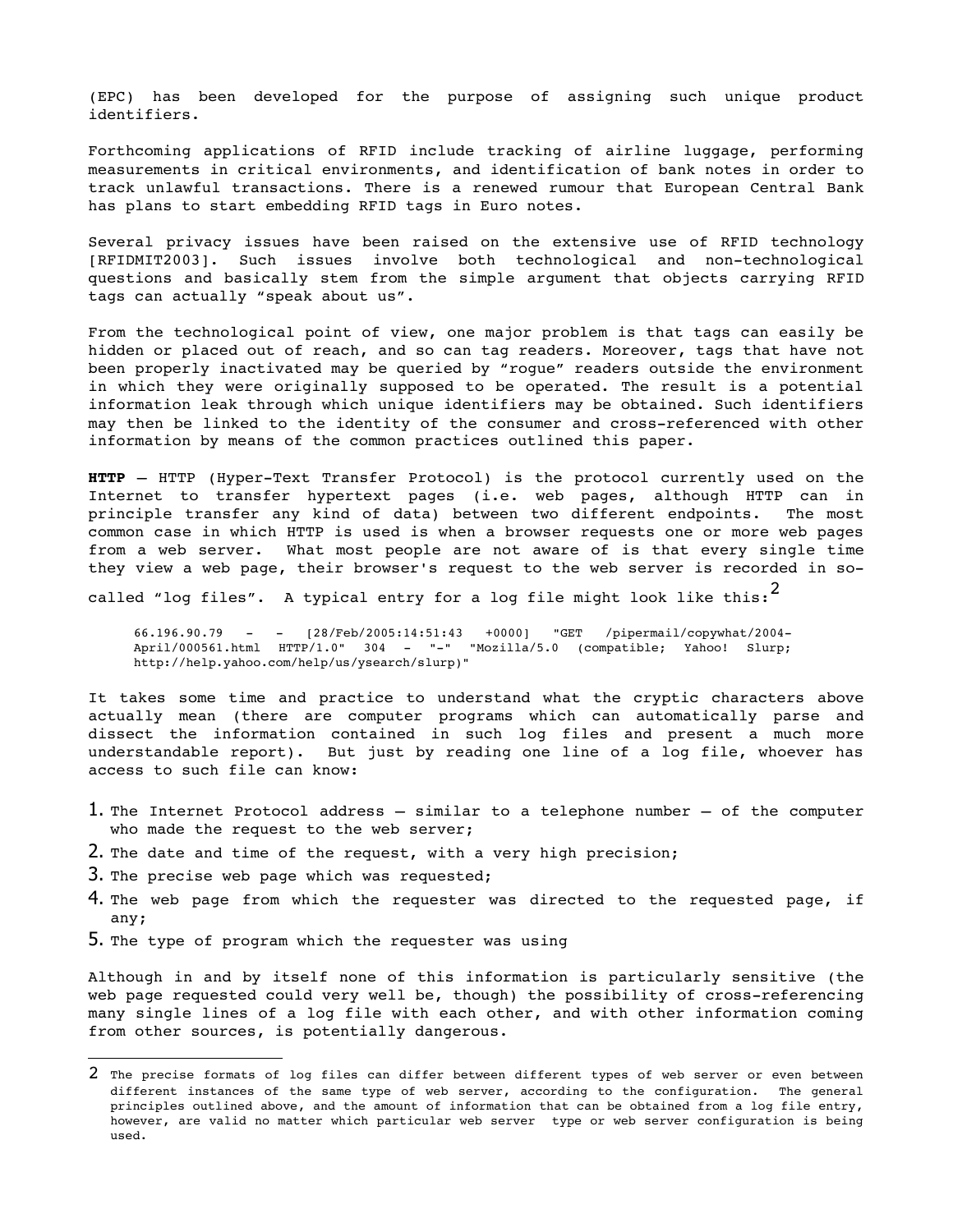Almost all other Internet applications (such as e-mail, news reading, etc) and protocols produce similar logs, whose level of detail varies, but is usually more than sufficient to pose serious privacy risks when cross-referenced with data coming from other sources.

**GSM Data Cells** – The cell phones most of us always carry in our pocket rely on a technology (cell transfer) by which each cell phone "binds" with a GSM cell. A GSM network contains thousands of GSM cells.

When powered on [GSMBASICS2000], cell phones bind to the nearest cell of the GSM network. The GSM network control devices write in a log file the identification number (IMEI – International Mobile Equipment Identity, a unique number given to every single mobile phone, typically found behind the battery) of the specific mobile phone which is binding, the cell position and the time of the event. When you walk away from the original cell, the telephone disconnects from the original cell and binds to the next one; also this change is logged in the same manner.

In this way the GSM network continuously logs in a database the position of each phone also if it is not currently in use, but simply powered on.

Since the GSM provider usually knows the name of each person who owns a phone with a given IMEI, in practice it is not only phones which are tracked, but people too.

This database that records and maps in the time and space dimensions everyone who carries a phone, can later be queried to know:

- where a single person was at a certain time;
- a list of people who were at a given meeting, held in a given place at a given time;
- a list of people who are meeting one person (or at least who were near that person) in a given period of time;
- the path and movements of a given person in a given timeframe;
- [insert your worst privacy nightmare here]

In fact, the analysis of GSM positional cell data is rapidly replacing phone eavesdropping as the most common method to perform criminal investigations in Italy [PI49026]. This would be not a bad thing in itself (assuming, of course, that a specific criminal investigation is actually useful and conducted in a legal manner) but the real point is that data collected through these investigations, if not suitably protected, can be quite easily abused, violating basic privacy rights of people.

# **THE LEGAL AND POLITICAL LANDSCAPE IN ITALY**

The field which the law proposal by the Winston Smith Project is going to address (if ever it is accepted) is regulated by two recent laws:

1. "Codice delle comunicazioni elettroniche Dlgs 259/2003" (Law on Electronic Communications)

This law mainly regulates radio frequencies and their usage for radio and television broadcasting. However, this law contains the only time limit on mandatory data retention, regarding user connections to Internet Service Providers (ISP), phone traffic data and GSM cell data. The mandatory retention term is three years. All other data retention terms in Italy are not mandated by law, but extrapolated from old police or court regulations.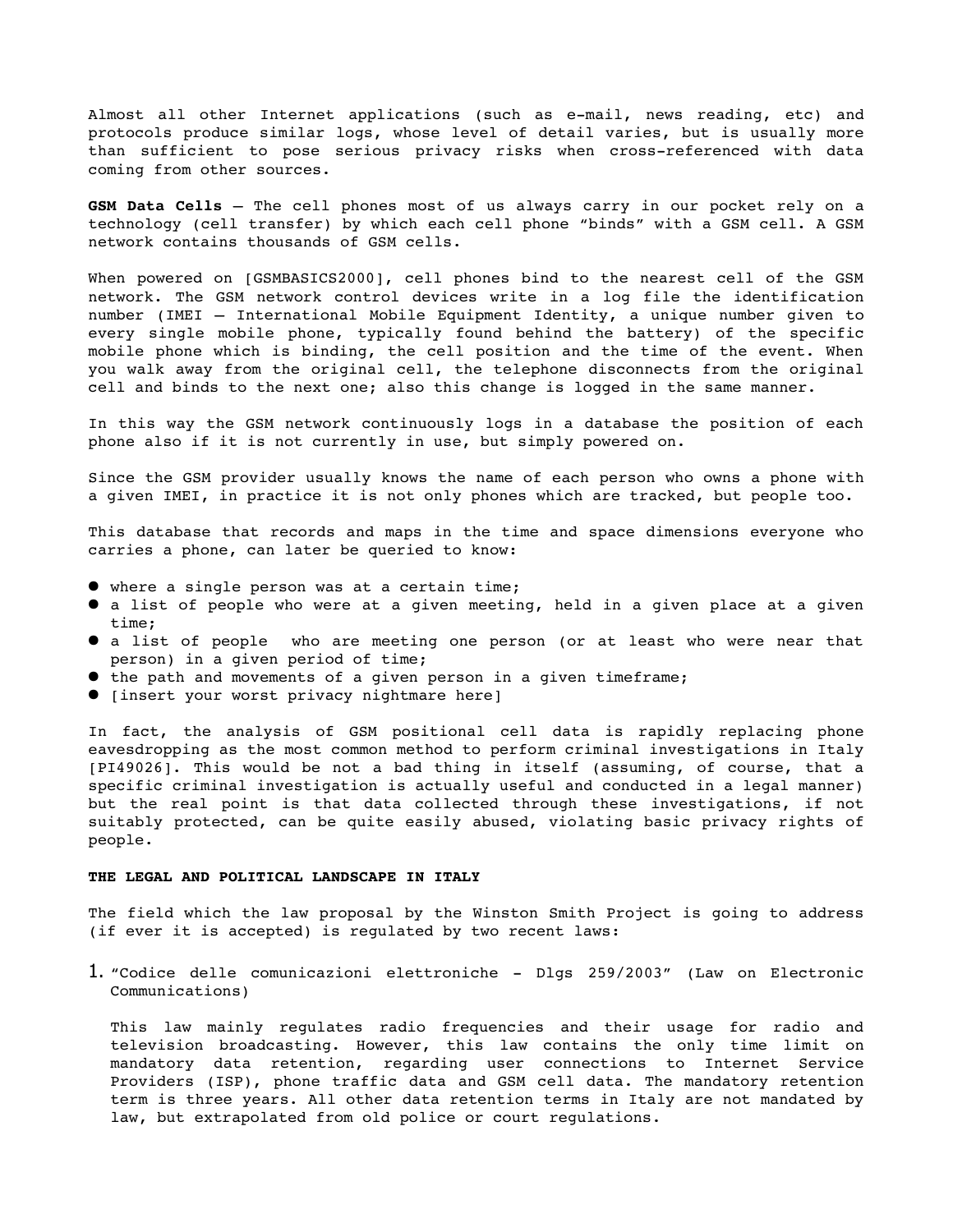For example, the five years usual term for generic data retention is deduced from the retention term of hotel registration data (yes, in Italy people must identify themselves to sleep in an hotel); such term is a consequence of the statutes of limitation of civil and criminal prosecution.

- 2. "Codice in materia di protezione dei dati personali D.L. 196/2003" [DL196] (Law for the Protection of Personal Information). This is the most comprehensive Italian law regulating the recording and usage of personal data. It is heavily bent towards citizens' rights; consider, for example, how D.L. 196/2003 states that every person is always the owner of his personal data, even if a part of such data is physically owned by others; this means (at least in theory) that everyone can obtain a copy of his personal data from any organization that has it at a given time, and mandate correction or cancellation of them at will. However, several exemptions from this rule are possible due to (more or less understandable) principles of public interest. All in all, the main defect of D.L. 196/2003 is that it is rooted in an old "*paper record and database*" concept and does not truly assimilate the modern concept of automated collection, retention and dissemination of information via electronic instruments.
- 3. Special anti-terrorism laws of the late seventies and early eighties  $[DL625]$ [L1980-15] which are still fully valid today even though they were supposed to be "emergency laws" (and the general Italian attitude with regards to the power of "power" over individuals [Mereu2000]) pose other indirect but heavy limitations on privacy rights when preliminary criminal investigation are performed for a wide range of law violations.
- 4. In Italy the Privacy Authority (created as per art. 28 of European Directive 95/46/EC [EC9546] is the "Ufficio del Garante per la Privacy" (Bureau of the Ombudsman for Privacy). The Privacy Authority has (at least in theory) the power to ask for corrections to laws, to audit the application of D.L. 196/2003, and to prosecute directly for privacy violations. In fact, the current approach of the Privacy Authority is to regulate the consequences of new technologies for the individual privacy *a posteriori*. This approach does not try to anticipate problems, but only to correct them when they become evident (and often too large to be corrected). Some sign of a change in this approach has arisen in the present attempt to regulate RFID (Radio Frequency Identification Devices) and prepaid digital TV smartcards [GP2004]. In addition this year the head of the Privacy Authority will change. The highly respected professor Stefano Rodotà, who headed the Privacy Authority from the beginning, will leave, and rumors suggest that this change risks to undermine (at least in some extent) the independence of the Privacy Authority from the government.

The main problem which the law proposal of the Winston Smith Project tries to address is that the continuous and widespread collection and retention of data in different data bases, even when not directly linked to a specific person through anagraphical means, can lead to huge privacy risks if coherent measures to stop cross-referencing between such data bases are not put into place.

Article 1, commas 8-10 of the law proposal help framing the problem:

Comma 8. "*User profiling*" is any operation which, by treating data coming from automated collections of personal data, produces derived data that highlight or collects information on users or on behaviour, which can be associated with specific persons.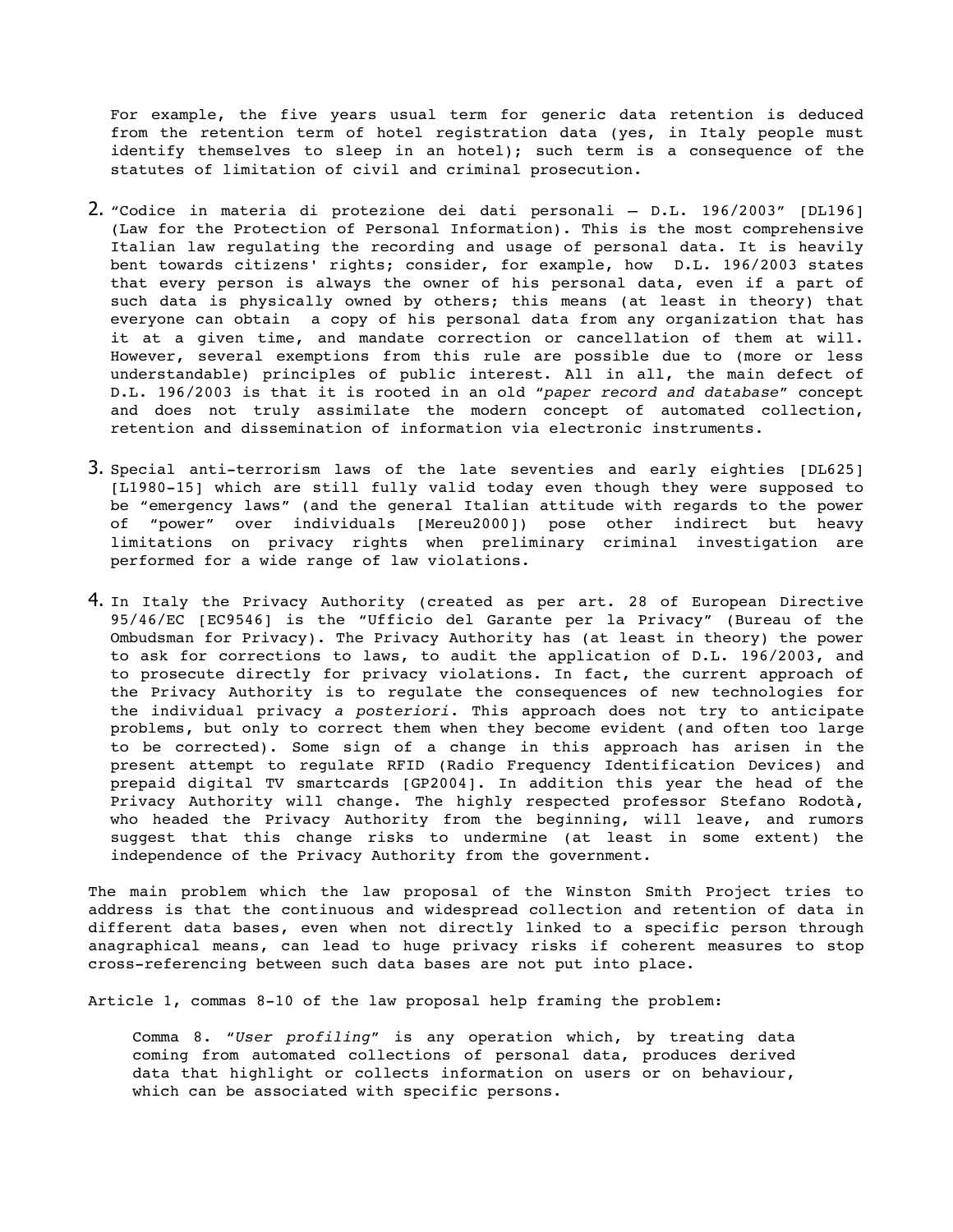Comma 9. A "*Unique User Identifier*" (UUID) is any item of data which allows to group a collection of data and attribute it to a specific user (who is not identifiable through anagraphical means), such data not being necessarily personal or sensitive and having been previously collected in an anonymous form.

Examples of such data collection are GSM cells data, where the UUID is the IMEI code, or data collected through an RFID, where the UUID is the device serial number.

Comma 10. "*User identification*" is any operation which implies computing or cross-checking automated collections of personal data, either with each other or with other kinds of data, which can achieve, possibly through the usage of a UUID, the anagraphical identification of a user as a physical person.

Once data is collected in one or more data bases, the action of cross-referencing such data ("*User Profiling*" in the text of the law proposal) can lead not only to the "identification of a user as a physical person" (text of the law proposal) but to the reconstruction of the overall life of someone – what a person has done, what he bought, where he went to, etc. Since in and by itself the collected and retained data is not necessary personal and/or sensitive, the provisions of D.L. 196/2003 do not necessarily apply.

This is a case of over-zealously analysing the trees, but missing the forest; or rather to miss the fact that in the information society, it is not only information *per se* which is important, but the relationships between such pieces of information and the ease with which these relationships can be created, analysed – possibly through more and more powerful automated tools – and used for purposes and goals which are often neither the same for which data was collected, nor have a particularly relevant social value. The general trend seems to consist in such cross-referenced information to be used for commercial purposes: if you are using a mobile phone in a shopping mall and you happen to walk beside an RFID reader which recognizes your new [put a random brand name here] shoes, maybe you could be a potential buyer for receiving harassing phone calls from the sales department! Or this "logical inference" can be stored in a database, to be used later on – even years later.

Besides commercial usage – which is in and by itself rather disputable anyway – this cross-referencing possibilities pose serious risks for our social and political life, too. If you tend to visit shopping mall X but never buy brand  $Y$ , preferring brand W which just launched a massive "Help Africa" campaign, and you happen to have visited web site Z (maybe the website of an environmental organization?) several times in the past year, are you a "good" citizen or are you on the borderline of antisocial behaviour?

While all of this might seem science fiction, Italy has a long history of collection of personal data for political purposes, both during Fascism and throughout the life of our young Republic – even though our Constitution clearly states that no one can be discriminated on the basis of his or her political beliefs.

The "better safe than sorry" attitude – collecting data and not using it, except in cases of (supposed) need – is dangerously colliding with the old latin saying "Quis Custodiet Ipsos Custodes?" (who guards the guardians?). It is not acceptable to let collection of data continue indiscriminately, not in a technological environment which allows refined and deep analysis on such data – even more so when these data collections are not formally protected by law, not being "sensitive enough", that is, as far as we know, the current attitude of the Italian Privacy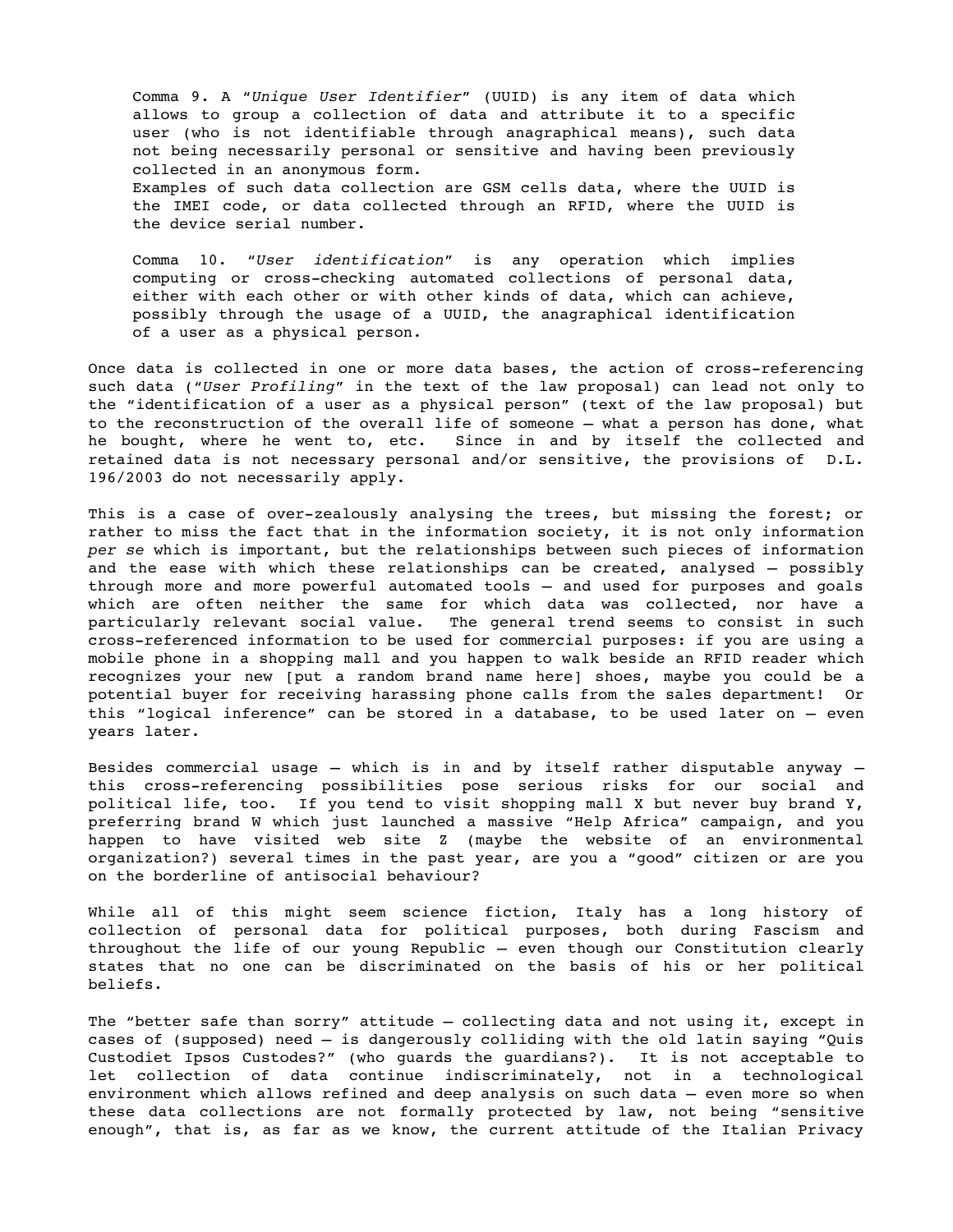Authority towards log data.

#### **A LEGAL SOLUTION: THE LAW PROPOSAL BY THE WINSTON SMITH PROJECT**

The Winston Smith project is an organization of people concerned with issues of privacy in the context of new digital technologies. The project was founded in 1999 with two different goals in mind:

- 1.Promote a privacy culture in the Internet, producing and distributing documents and HOWTOs $^{\text{3}}$  for users who need or want privacy and/or anonymity and for people who want to volunteer time and resources to build servers for privacy (i.e. Anonymous Remailers [Poli2004] and Freenet [Clarke1999] nodes);
- 2.Be a living proof-of-concept and a test of feasibility in building and operating an anonymous organization through technological instruments. Anonymity can be seen as the strongest embodiment of privacy: being technically able to remain totally anonymous, an individual can freely choose his or her "grade" of anonymity, and consequently the extent of privacy he or she needs.

This last point has interesting consequences; the public members of Winston Smith Project are not physical people but two main kinds of entities, virtual identities that are used by the Winston Smith Project to interact with the rest of the world.

The names used by the group come from George Orwell's novel "1984"; "Winston Smith", the visionary (the "1984" protagonist) and "Emmanuel Goldstein", the number one public enemy of the Big Brother.

Both identities use technological, well-established instruments to interact in a normal (but totally anonymous) way via the Internet. E-mails are signed with pgp keys [Menezes1996] which guarantee the identity of the sender; such e-mails are sent via anonymous remailers [Chaum1998] and/or pseudonym server [Mazières1998] which quarantee the non-traceability of messages. Web pages are published on Freenet [Clarke1999], guaranteeing the anonymity both of their publishers and of their readers. Last but not least, the process of accepting new members in the Winston Smith Project is done by Winston Smith himself, by signing the pgp key of the new member. Of course, all the members of the Winston Smith Project usually publicly declare their association to the project, because in this project anonymity is just a proof-of-concept - all their activities are, of course, fully legal.

The law proposal was "engineered" (yes, we come from the *Dark Side,* most of the members of the Winston Smith Project are engineers!) considering the current Italian situation.

Since creating a completely new regulation, with new roles, procedures and sanctions would be extremely onerous and complex, the general idea of the law is to frame its regulations into the existing law infrastructure for protection of personal and sensitive data. In Italy (but this applies to most E.U. Countries) such infrastructures are embodied in the Law "Codice in materia di protezione dei dati personali – D.L. n. 196/2003" (from now on "D.L. 196/2003").

The key points of the law proposal are:

<sup>3</sup> An HOWTO is <sup>a</sup> "an informal, often short, description of how to accomplish some specific task. They are generally meant to help non-experts, and may leave out details that are only important to experts, and may be greatly simplified from an overall discussion of the topic. See procedural knowledge for a discussion of what sort of knowledge is imparted, and how far it can be imparted, in how-tos." (see http://en.wikipedia.org/wiki/HOWTO).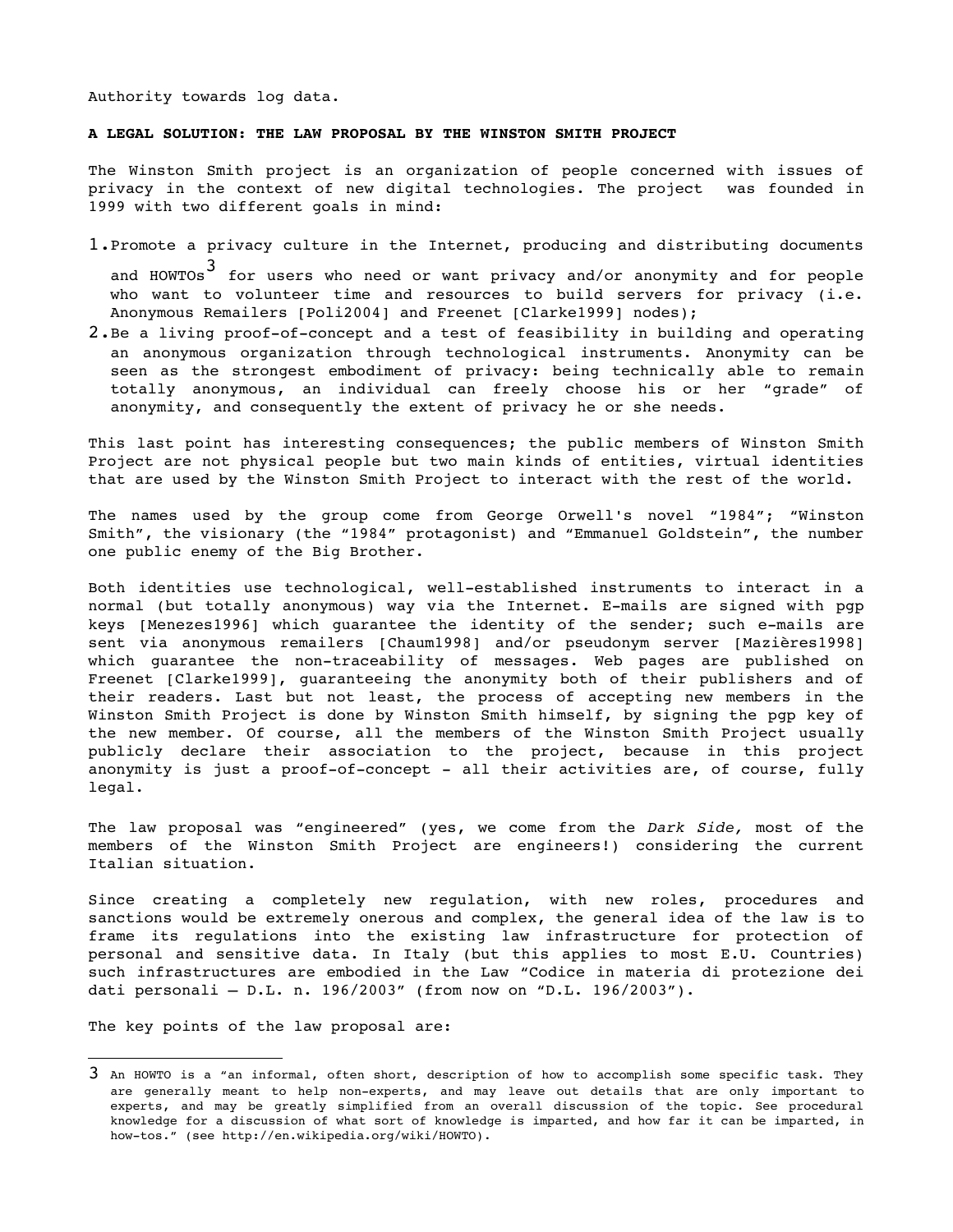- 1.Mandate a general data retention term which is coherent with invoicing/administrative/technical needs – but not more than that (art. 2, comma 2 and comma 4);
- 2.Mandate the deletion of automated collected data after the retention term has expired, and define procedures, roles, duties and sanctions if the data is not deleted (art. 2, comma 2);
- 3.Prohibit, with some specific and regulated exceptions, any handling of data for different reasons or goals for which than it has been collected (art. 3);
- 4.Generally permit for any data retention and use of automatically collected data, provided that detailed information about this exception is communicated to the Privacy Authority, as for the collection of highly sensitive personal data [DL196];
- 5.Allow certain predefined and common types of data treatment to be performed in a predefined way, even without communication to the Privacy Authority (i.e. ISP can retain logfiles containing modem access data for one month in order to bill users);
- 6.Give roles and responsibilities to those subjects which have already been created within the D.L. 196/2003;

## **CONCLUSIONS**

The law proposal was first shown to the representative of the Privacy Authority,

that represent it at the E-Privacy 2004 Conference  $^4$ (incidentally, the representative's speech during such conference focused on the attempt of the Privacy Authority to shorten data terms for mandatory retention of phone traffic and GSM cell data, from 5 to 3 years)

The general reaction to the law at the time seemed to imply that it was of some interest, even though the proposal seemed to be somewhat "extreme" and it had the big drawback of imposing extra burden on the already quite-stretched capabilities of the human resources of the Garante.

In order to build a more general support for the law proposal, the Winston Smith Project submitted it to senator Fiorello Cortiana (Green Party). In February a formal meeting was asked and organized, during which three representatives of the Winston Smith project (Gianni Bianchini, Marco Calamari, Lorenzo Cipparrone) presented the project and the law proposal, asking for support in submitting the law to the Italian Parliament during 2005. Unfortunately, no reply was heard from the office of the Senator until now – but it should be noticed that the Senator, as

a strong supporter of the "No Software Patents" movement, 5 has been quite absorbed by the political consequences of the Council decision on the matter.

The Winston Smith Project will continue to work on the law proposal, refining it where necessary, either through internal analysis or thanks to external contributions, suggestions, criticisms, and trying to find a political and civil consensus broad enough to submit the law in the Italian Parliament (and hope for it not to get killed in the tar pits of the Italian legislative processes).

<sup>4</sup> http://eprivacy.firenze.linux.it/ .

<sup>5</sup> http://www.nosoftwarepatents.com/ (amongst others).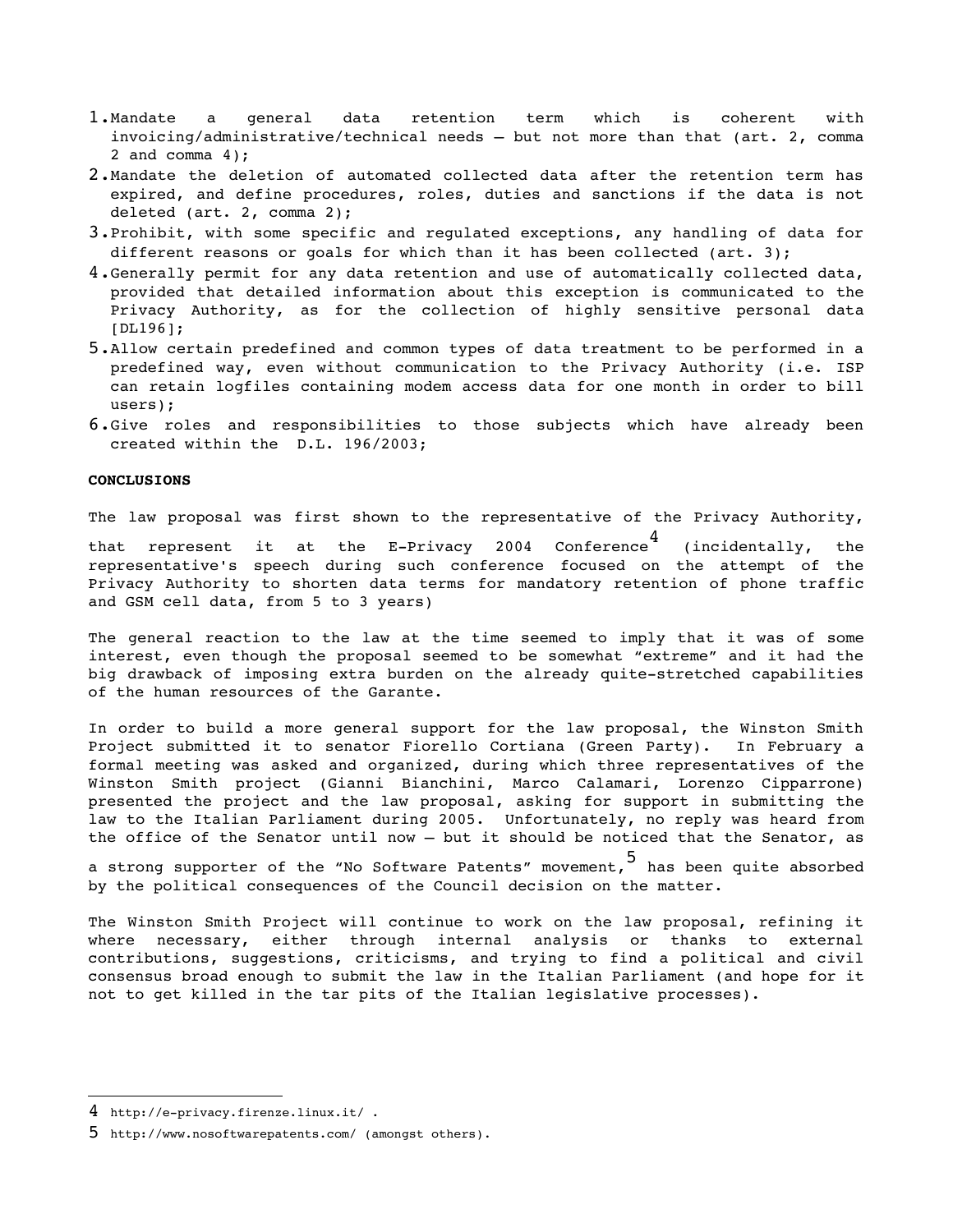# **APPENDIX: THE LAW PROPOSAL**

LAW PROPOSAL (version 6 of Feb 8, 2005)

on "Regulations for the collection, usage, retention and deletion of georeferenced or chronoreferenced data, containing unique user identifiers, through automatic devices"

*PART I – GENERAL PRINCIPLES*

*Art. 1 (definitions)*

Comma 1. A "computer program" (software) is a program for an electronic computer (either an operating system, or an application program)

Comma 2. A "device for the automatic collection of personal data" is any physical device or computer program which automatically stores or transmits, on a temporary or permanent basis, data regarding its own functioning or the functions of other devices and computer programs, which can potentially contain personal or sensitive information (as per D.L. n.196/2003) or from which such information can be found or obtained.

Examples of such personal data collection devices are GSM networks, RFID devices, World Wide Web servers and video surveillance systems, and all the devices which automatically store, in digital files or analogue media, information produced by individuals' activities, like short text message, GSM terminal positio, visited web pages, locations and times of presence, biometric data.

All data collections related to individuals' activities which are either georeferenced (i.e. contain data on geographical position) or chronoreferenced (i.e. contain data on time) and contain Unique User ID (UUID) are a part of such category.

Comma 3. A "*manager of automatic data collections*" is the person/entity with responsibilities for data management (as per D.L. n.196/2003) or, lacking such person/entity. the person/entity in charge of the organization of data collection devices, or, lacking such person/entity, the person/entity who is responsible for operating the data collection devices.

Comma 4. An "*automated collection of personal data*" is any archive or data flow generated by a device performing the automated collection of personal data.

Comma 5. A "*log file*" is any collection of information gathered through a physical device or a computer program which is useful or necessary for its functioning, but is not its main function.

Comma 6. A "*data flow generated by a device for the automated collection of personal data*" is the transmission of data through a device for the automated collection of personal data, towards other devices or subjects who can potentially use or store it.

Comma 7. A "*backup procedure*" is the set of administrative procedures, computers, computer peripherals and data storage supports which are used to guarantee the temporary conservation of data archives copies, in order to allow for archiving or restoring such data in case of necessity.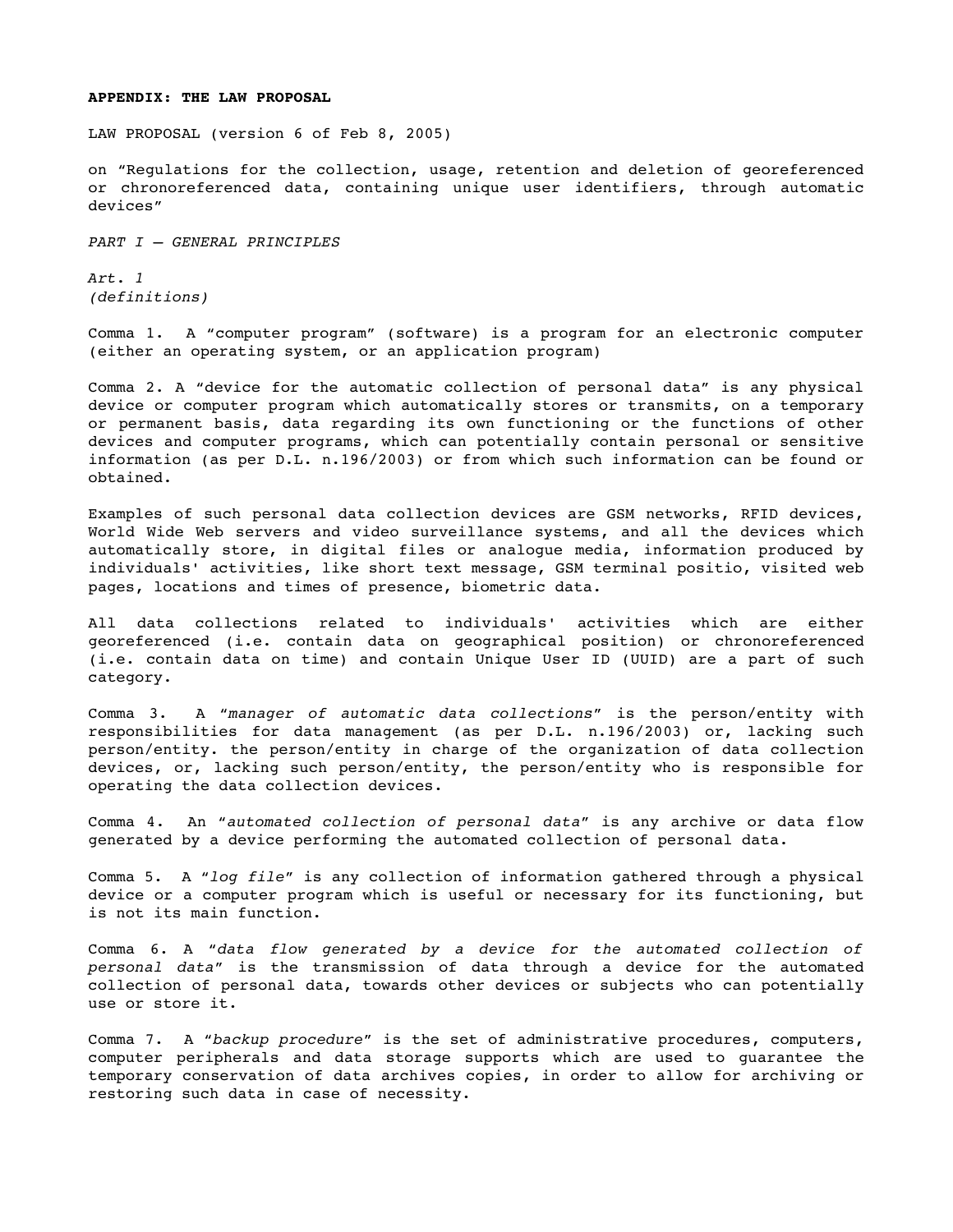Comma 8. "*User profiling*" is any operation which, by treating data coming from automated collections of personal data, produces derived data that highlight or collects information on users or on behaviour, which can be associated with specific persons.

Comma 9. A "*Unique User Identifier*" (UUID) is any item of data which allows to group a collection of data and attribute it to a specific user (who is not identifiable through anagraphical means), such data not being necessarily personal or sensitive and having been previously collected in an anonymous form. Examples of such data collection are GSM cells data, where the UUID is the IMEI code, or data collected through an RFID, where the UUID is the device serial number.

Comma 10. "*User identification*" is any operation which implies computing or crosschecking automated collections of personal data, either with each other or with other kinds of data, which can achieve, possibly through the usage of a UUID, the anagraphical identification of a user as a physical person.

*PART II – AUTOMATED COLLECTION OF PERSONAL DATA (obligations for subjects doing automated data collections)*

Art. 2

Comma 1. Automated collections of personal data can be performed only to allow, control or ease the functioning of detection devices, computers or computer program.

Automated collections of personal data can not be used to achieve different goals from the ones for which they have been put in, with the exceptions contained in Art. 2, Comma 2.

Automated collections of personal data can be stored only for the time necessary to the technical goal for which they have been collected, and must be subsequently deleted, in an accountable way, from their original supports and from all the copies generated by any backup procedure.

During their existence, such collections will be subject to the norms and the regulations of D.L. n.196/2003 (and subsequent modifications).

Comma 2. In case the person responsible for the automated data collection wishes to treat the collected data to achieve different technical goals than originally intended, the data will be considered personal and/or sensitive information (as per D.L. n.196/2003, and subsequent modifications), depending on the kind of personal information that might be contained.

Comma 3. The person responsible for the automated data collection who wishes or must proceed to further treatment or storage in excess of the provisions of Art. 2, Comma 1, must give appropriate notice to the Privacy Authority.

The person responsible for the automated data collection must make public the collection, its modes of acquiring data, its goals, and the retention, copy and deletion procedures, both to the Privacy Authority and to all the subjects whose data can be potentially collected.

The methods for the communication and the individuation of the interested subjects will be detailed in the subsequent Implementation Rules.

The Implementation Rules will contain a list of types of data treatment which are excluded from notification to the Privacy Authority.

Comma 4. Where the law does not state otherwise, the maximum period of retention of data collected through automated collection of personal data or data derived from personal data is 60 days.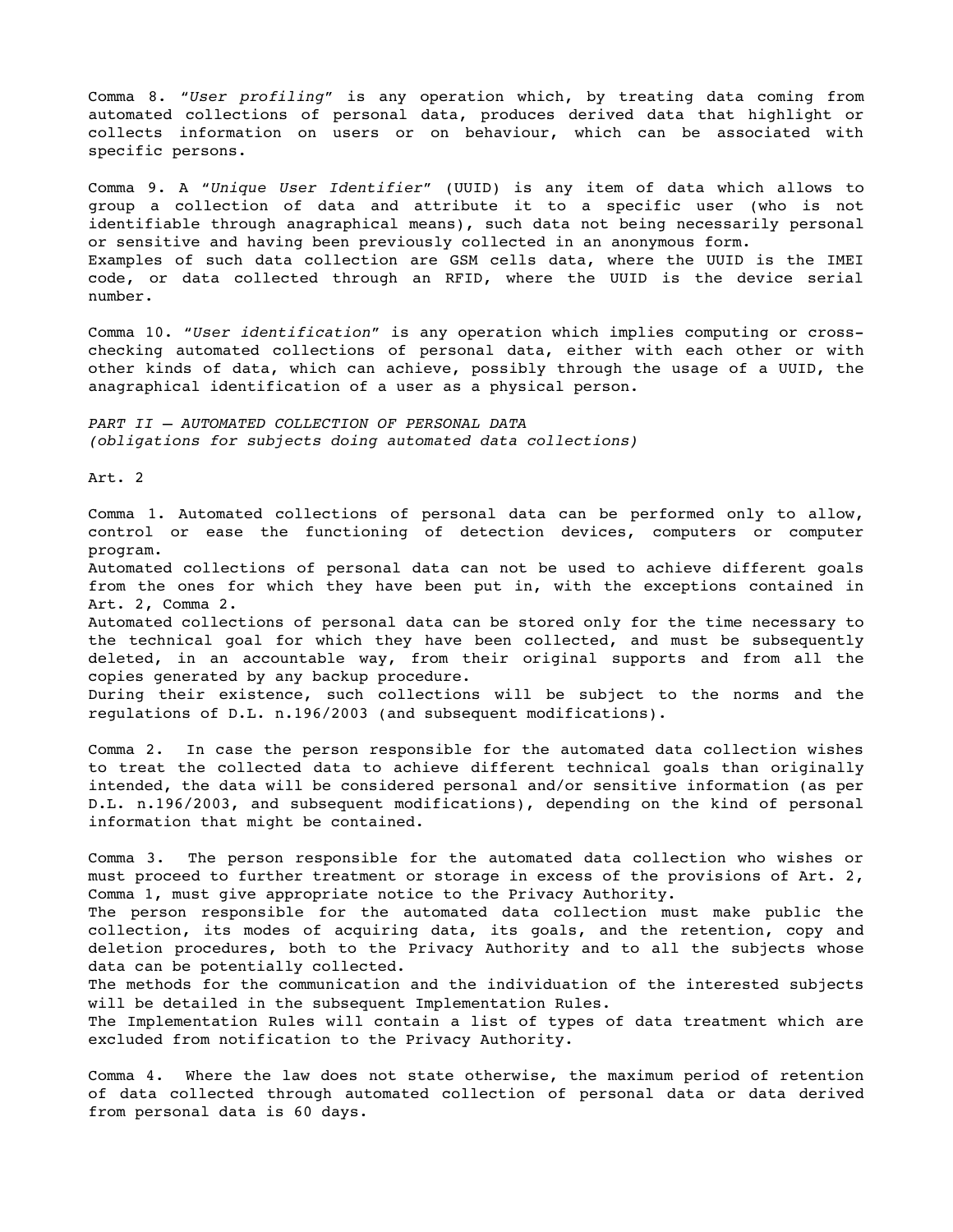Comma 5. If the person responsible for the automated data collections does not comply with the deletion of data in the proper timeframe, or treats them, or stores them beyond the allowed timeframe, or transmits them to third parties, s/he will be subject to the sanctions for the same kind of violation, contained in D.L. n.196/2003 (and subsequent modifications)

*PART III – COMUNICATION OF PERSONAL DATA COLLECTED THROUGH AUTOMATED COLLECTION OF PERSONAL DATA (access to automated collections of personal data on behalf of the judicial power or public security authorities)*

*Art. 3*

Comma 1. On request of the competent Judge and/or of the Authority for Public Security nominated by such a Judge, in the context of investigations related to pending penal actions or preliminary investigations, the person responsible for automated data collection must make the data coming from automated collection of personal data available only to the extent which fulfills the goals of the request.

Comma 2. In the text of the Implementation Rules, certain automated collections of personal data for which the timeframe of retention will be less than stated by Art. 2, Comma 2, will be listed.

The text of the Implementation Rules will determine the procedures for the retention and deletion of data and the procedures for their request on behalf of the authorities.

Comma 3. It is prohibited to request generalized disclosure of data which could be used to create personal data archives, related to entire groups of physical or juridical persons, which are not globally the subject of a court investigation. The disclosure must be strictly limited to the data required by the procedures or investigations, and the data must be retained only for the strictly necessary time frame.

Comma 4. The data transmitted to the competent Judge and/or to the Public Security Autority must be used only to achieve the goals for which they have been requested, and shall not be used for different goals without a new and different authorization.

When the usage of data ends, all the copies of the data must be deleted, with the exception of data which the law obliges to retain.

In this case, data should be treated and possibly made public with the same provisions of the action and/or investigations that requested them.

*PART IV – FINAL DISPOSITION (Implementation Rules) Art. 4*

Comma 1. Within 180 days after this law becomes effective, the Government shall publish the Implementation Rules necessary to its full application.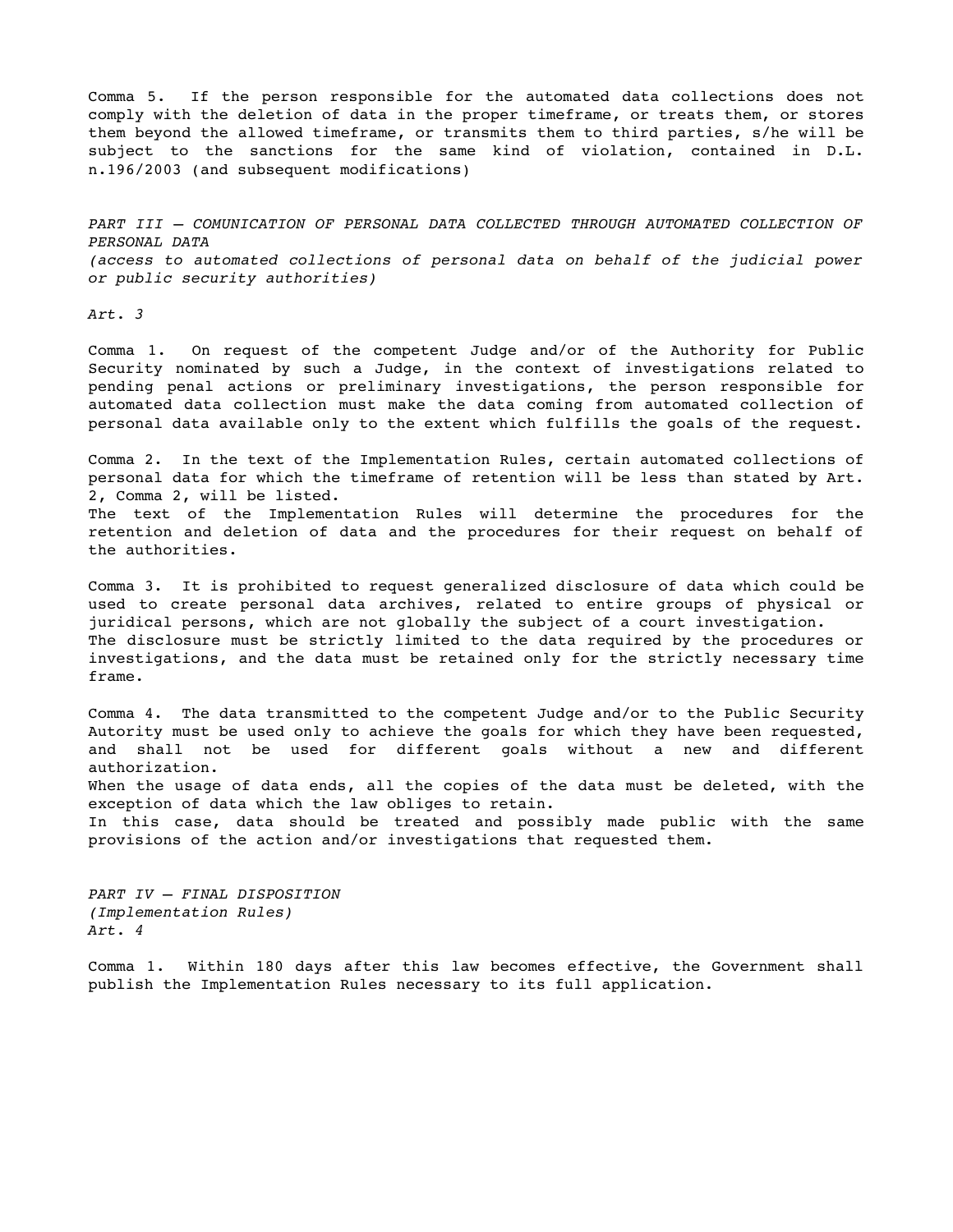## **BIBLIOGRAPHY**

[Barton1993] Ben F. Barton and Marthalee S. Barton. "Modes of Power in Technical and Professional Visuals." *Journal of Business and Technical Communication* **7.1**, 1993, 138-62

[Bianchini2004] G. Bianchini, "*RFID Automatic RadioFrequency Identification: the impact* on *personal* privacy", Proceedings of E-privacy Italian Conference 2004 (in Italian) http://e-privacy.firenze.linux.it/atti/ep2004-Bianchini-RFID.pdf

[Bozovic1995] M. Bozovic (ed.), "*The Panopticon Writings"*, Verso, London, 1995

[Brown2004] I. Brown, D. Korff, *"Striking the Right Balance: Respecting the Privacy of Individuals and Protecting the Public from Crime"*, UK Information Commissioner Study Project: Privacy & Law Enforcement, 2004 http://www.informationcommissioner.gov.uk/eventual.aspx?id=6840

[Calamari2004] M. Calamari, *"Privacy issues in electronic communication"*, Proceedings of E-privacy Italian Conference 2004 (in Italian) http://e-privacy.firenze.linux.it/atti/ep2004-Calamari-sfera privacy.pdf

[Calamari2003] M. Calamari, *"EPrivacy and infosmog, an integrated approach to privacy protection of personal data", Proceedings of E-privacy Italian* Conference 2003 (in Italian) http://e-privacy.firenze.linux.it/2003/atti/Ep2003 E-privacy e Infosmog.pdf

[Chaum1998] David Chaum, "*Untraceable electronic mail, return addresses, and digital pseudonyms*", Communications of the ACM, n. 2, 1981 http://world.std.com/~franl/crypto/chaum-acm-1981.html

[Clarke1999] Ian Clarke, Oskar Sandberg, Brandon Wiley, Theodore W. Hong, "*Freenet: A Distributed Anonymous Information Storage and Retrieval System*", 1999 http://freenetproject.org/freenet.pdf

[DL196] "*Decreto legislativo 30 giugno 2003, n. 196 Codice in materia di protezione dei dati personali*", 2003 http://www.garanteprivacy.it/garante/doc.jsp?ID=1105372

[DL625] "*Decreto Legge 15 dicembre 1979 n. 625 – Misure urgenti per la tutela dell'ordine democratico e della sicurezza pubblica*" ("*Urgent measures for the protection of democracy and public security*"), Gazzetta Ufficiale 17 December 1979, n. 342*,* 1979

http://www.giustizia.it/cassazione/leggi/dl625\_79.html

[EC9546] "*Directive 95/46/EC of the European Parliament and of the Council of 24 October 1995 on the protection of individuals with regard to the processing of personal data and on the free movement of such data*", 1995 http://europa.eu.int/smartapi/cgi/sga\_doc?smartapi!celexapi!prod!CELEXnumdoc&lg=EN& numdoc=31995L0046&model=guichett

[Finkenzeller2003] Klaus Finkenzeller, "*The RFID Handbook*", J. Wiley & sons, 2003

[Foucault1975] Michel Foucault, "*Surveiller et Punir*", Gallimard, Paris, 1975

[GP2004] Ufficio del Garante per la Privacy, "*La protezione dei dati nell'ambito di quattro temi di attualità: gestione delle carte di 'fedeltà', tv satellitare e interattiva, tecniche RFID e videotelefonini. La consultazione pubblica indetta*